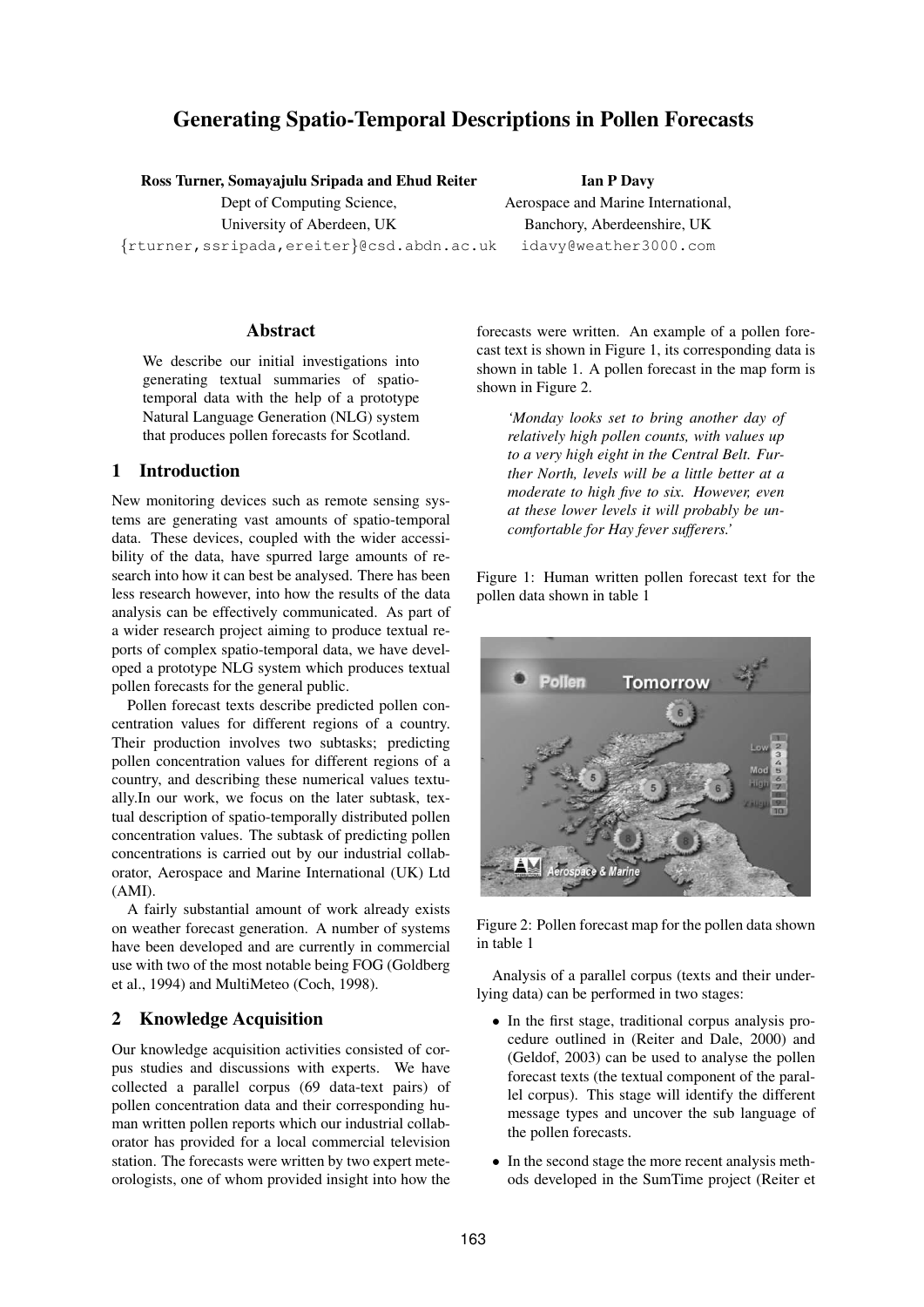| ValidDate  | AreaID         | Value |
|------------|----------------|-------|
| 27/06/2005 | 1 (North)      | 6     |
| 27/06/2005 | 2 (North West) | 5     |
| 27/06/2005 | 3 (Central)    | 5     |
| 27/06/2005 | 4 (North East) | 6     |
| 27/06/2005 | 5 (South West) | 8     |
| 27/06/2005 | 6 (South East) |       |

Table 1: Pollen Concentration Data for Scotland - Input data for Figures 1 and 2

al., 2003) which exploit the availability of the underlying pollen data corresponding to the forecast texts can be used to map messages to input data and also map parts of the sub language such as words to the input data. Due to the fact that we are modeling the task of automatically producing pollen forecast texts from predicted pollen concentration values, knowledge of how to map input data to messages and words/phrases is absolutely necessary. Studies connecting language to data are useful for understanding the semantics of language in a more novel way than the traditional logic-based formalisms (Roy and Reiter, 2005).

We have performed the first stage of the corpus analysis and part of the second stage so far. In the first stage, we abstracted out the different message types from the forecast texts (Reiter and Dale, 2000). These are shown in Table 2. The main two message types are forecast messages and trend messages. The former communicate the actual pollen forecast data (the communicative goal) and the latter describe patterns in pollen levels over time as shown in Figure 3

*'Grass pollen counts continue to ease from the recent high levels'*

Figure 3: A trend message describing a fall in pollen levels

Table 2 also shows three other identified message types. We have ignored both the forecast explanation and general message types in our system development because they cannot be generated from pollen data alone. For example, the explanation type messages explain the weather conditions responsible for the pollen predictions. Hayfever messages in our system are represented as canned text. Examples of a forecast explanation message and hayfever message are shown in Figure 4 and Figure 5 respectively.

From our corpus analysis we have also been able to learn the text structure for pollen forecasts. The forecasts normally start with a trend message and then include a number of forecast messages. Where hayfever messages are present, they normally occur at the end of the forecast.

Due to the fact that the input to our pollen text gen-

*'Windier and wetter weather over last 24 hours has dampened down the grass pollen count'*

Figure 4: An example forecast explanation message

*'Even though values are mostly low, those sensitive to pollen may still be affected'*

Figure 5: An example hayfever message

erator is the pollen data in numerical form, as part of the second stage of the corpus analysis we need to map the input data to the messages. In earlier 'numbers to text' NLG systems such as SumTime (Sripada et al., 2003) and TREND (Boyd, 1998), well known data analysis techniques such as segmentation and wavelet analysis were employed for this task. Since pollen data is spatio-temporal we need to employ spatio-temporal data analysis techniques to achieve this mapping. We describe our method in the next section.

Our corpus analysis revealed that forecast texts contain a rich variety of spatial descriptions for a location. For example, the same region could be referred to by it's proper name e.g. *'Suthlerland and Caithness'* or by its' relation to a well known geographical landmark e.g. *'North of the Great Glen'* or simply by its' geographical location on the map e.g. *'the far North and Northwest'.* In the context of pollen forecasts which describe spatio-temporal data, studying the semantics of phrases or words used for describing locations or regions is a challenge. We are currently analysing the forecast texts along with the underlying data to understand how spatial descriptions map to the underlying data using the methods applied in the SumTime project (Sripada et al., 2003).

As part of this analysis, in a seperate study, we asked twenty four further education students in the Glasgow area of Scotland a Geography question. The question asked how many out of four major place names in Scotland did they consider to be in the south west of the country. The answers we got back were very mixed with a sizeable number of respondents deciding that the only place we considered definitely not to be in the south west of Scotland was in fact there.

### **3 Spatio-temporal Data Analysis**

We have followed the pipeline architecture for text generation outlined in (Reiter and Dale, 2000). The microplanning and surface realisation modules from the Sumtime project (Sripada et al., 2003) have largely been reused. We have developed new data analysis and document planning modules for the system and describe the data analysis module in the rest of this section. The data analysis module performs segmentation and trend detection on the data before providing the results as input to the Natural Language Generation Sys-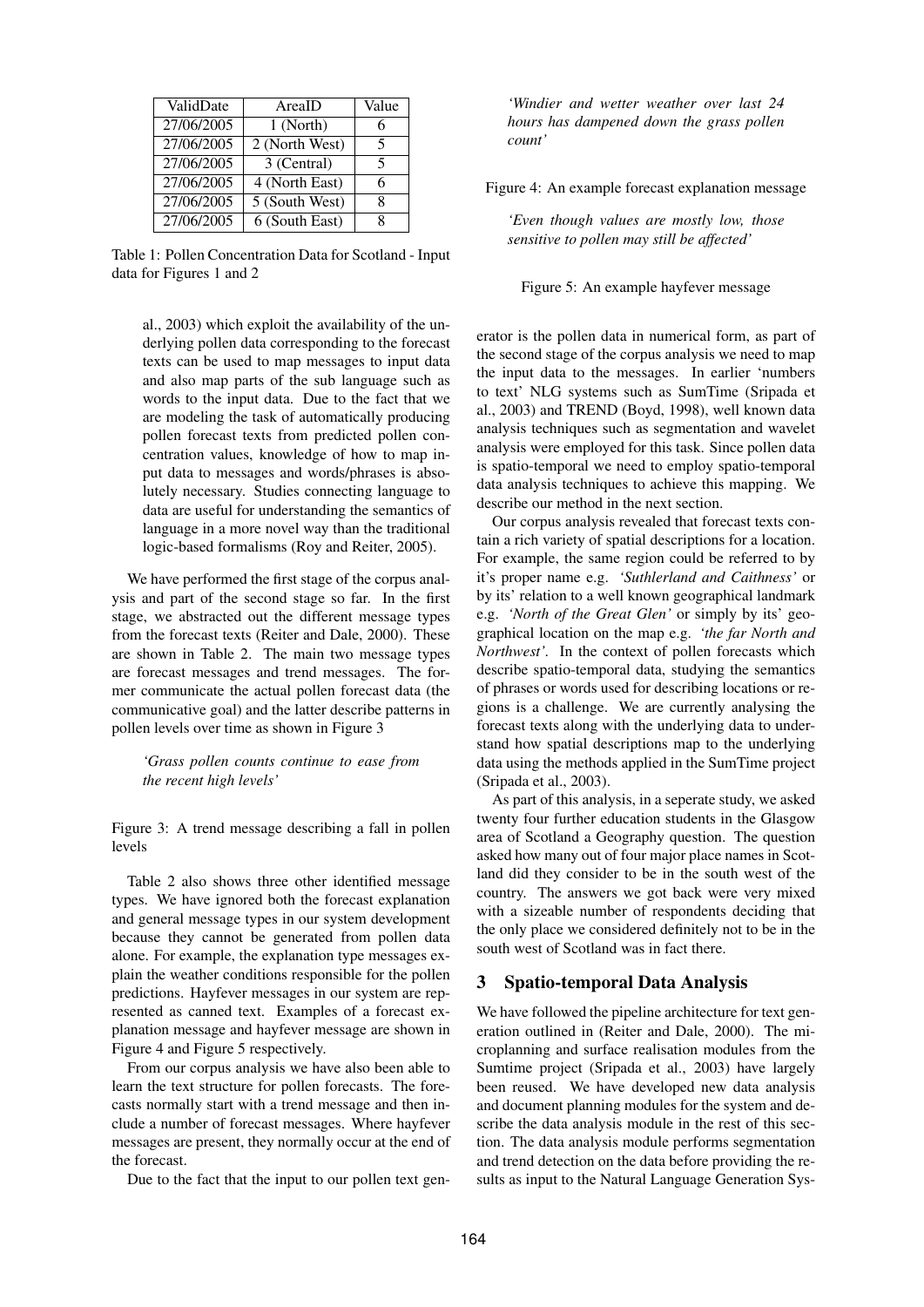| <b>Message Type</b>         | <b>Data Dependency</b>               | <b>Corpus Coverage</b> |
|-----------------------------|--------------------------------------|------------------------|
| Forecast                    | Pollen data for day of forecast      | 100%                   |
| Trend                       | Past/Future pollen forecasts         | 54%                    |
| <b>Forecast Explanation</b> | Weather forecast for day of forecast | 35%                    |
| Hayfever                    | Pollen levels affect hay fever       | 23%                    |
| General                     | General Domain Knowledge             | 17%                    |

Table 2: Message Categorisation of the Pollen Corpus

tem. An example of the input data to our system is shown in Table 1. Our data analysis is based on three steps:-

- 1. segmentation of the geographic regions by their non-spatial attributes (pollen values)
- 2. further segmentation of the segmented geographic regions by their spatial attributes (geographic proximity)
- 3. detection of trends in the generalised pollen level for the whole region over time

#### **3.1 Segmentation**

The task of segmentation consists of two major subtasks, clustering and classification (Miller and Han, 2001). Spatial clustering involves grouping objects into similar subclasses, whereas spatial classification involves finding a description for those subclasses which differentiates the clustered objects from each other (Ester et al., 1998).

Pollen values are measured on a scale of 1 to 10(low to very high). We defined 4 initial categories for segmentation, these are:-

- 1. VeryHigh {8,9,10}
- 2. High {6,7}
- 3. Moderate {4,5}
- 4. Low  $\{1,2,3\}$

These categories proved rather rigid for our purposes. This was due to the fact that human forecasters take a flexible approach to classifying pollen values. For example, in the corpus the pollen value of 4 could be referred to as both a moderate level of pollen and a low-to-moderate level of pollen. This lead us to define 3 further categories which are derived from our 4 initial categories:-

- 5. LowModerate {3,4}
- 6. ModerateHigh  ${5,6}$
- 7. HighVeryhigh {7,8}

Thus, the initial segmentation of data carried out by our system is a two stage process. Firstly regions are clustered into the initial four categories by pollen value.

The second stage involves merging adjacent categories that only contain regions with adjacent values. For example if we take the input data from Table 1, after the first stage we have the sets:-

- $\{ \{ AreaID = 2, Value = 5 \}, \{ AreaID = 3, Value = 5 \} \}$
- $\{\{AreaID=1, Value=6\}, \{AreaID=4, Value=6\}\}\$
- $\{ \{ AreaID = 5, Value = 8 \}, \{ AreaID = 6, Value = 8 \} \}$

In stage two we create the union of the moderate and high sets to give:-

- $\{ \{ AreaID = 1, Value = 6 \}, \{ AreaID = 2, Value = 5 \},\}$  ${AreaID=3, Value=5}, {AreaID=4, Value=6}$
- $\{ \{ AreaID = 5, Value = 8 \}, \{ AreaID = 6, Value = 8 \} \}$

Although this initial segmentation could be accomplished all in one step, completing it in two steps provided a more simple software engineering solution.

We can now carry out further segmentation of these sets according to their spatial attributes. In our set of regions with ModerateHigh pollen levels we can see that AreaIDs 1,2,3,4 are in fact all spatial neighbours. The north, north east and north west regions can be described spatially as the northern part of the country. Therefore we can now say that *'Pollen levels are at a moderate to high 5 or 6 in the northern and central parts of the country'* . Similarly, as the two members of our set containing regions with VeryHigh pollen levels are also spatial neighbours we can also say that *'Pollen levels are at a very high level 8 in the south of the country'*. This process now yields the following two sets:-

- $\{ \{ AreaID = 1234, Value = [5, 6] \} \}$
- $({AreaID = 56, Value = [8]}$

Our two sets we have now created can now be passed to the Document Planner were they will be encapsulated as individual Forecast messages.

#### **3.2 Trend Detection**

Trend detection in our system works by generalising over all sets created by segmentation. From our two sets we can say that generally pollen levels are high over the whole of Scotland. Looking at the previous days forecast we can detect a trend by comparing the two generalisations. If the previous days forecast was also high we can say *'pollen levels remain at the high*